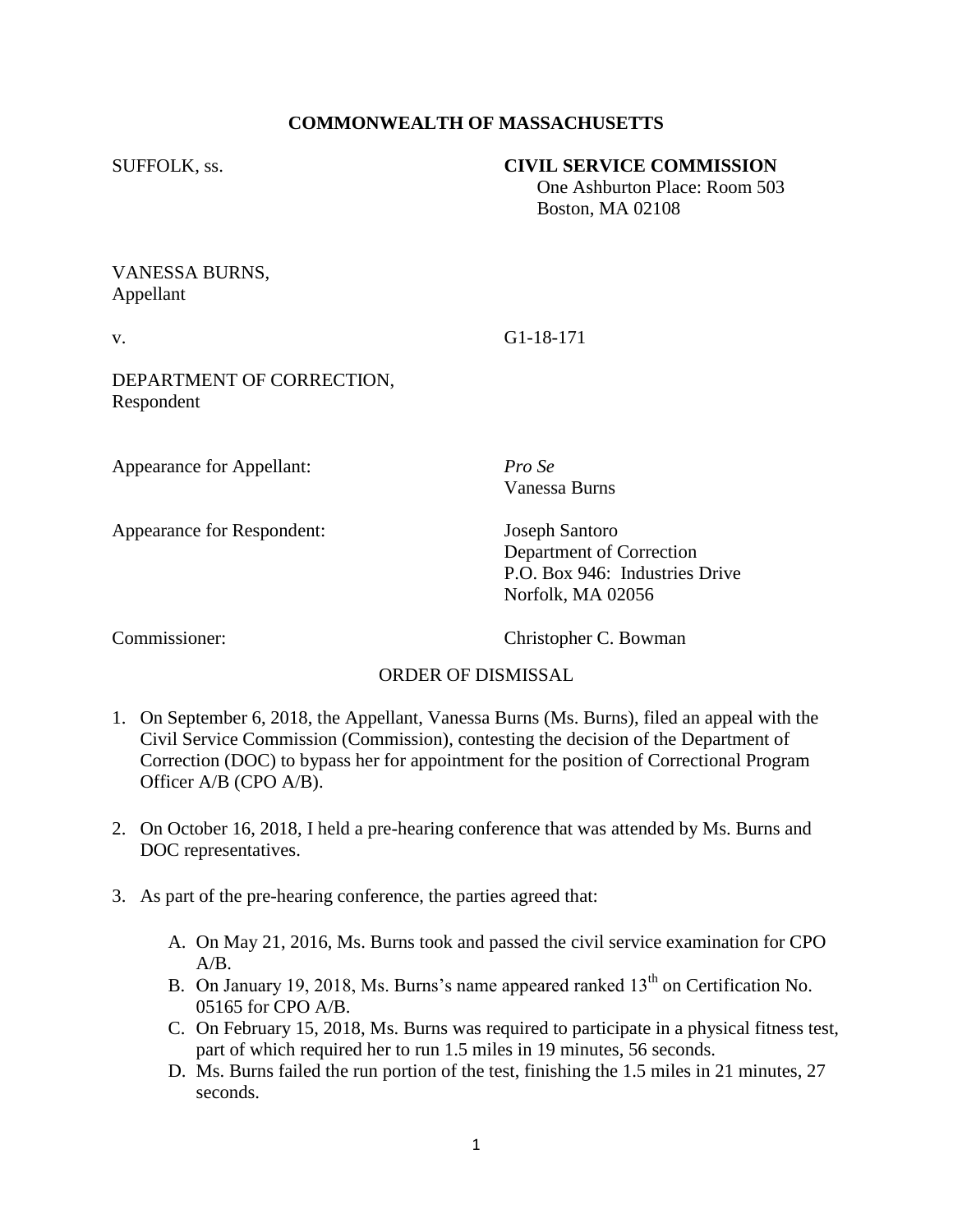- E. Ms. Burns was given a second opportunity to pass the run test and failed a second time, finishing the 1.5 miles in 25 minutes, 31 seconds.
- 4. At the pre-hearing conference, Ms. Burns stated that she failed the test due to a mild asthma and heart condition, the cold weather conditions and insufficient time to prepare for the run.
- 5. DOC had ten (10) days to file a Motion to Dismiss the Appellant's Appeal and the Appellant had ten (10) days thereafter to file a reply, after which time the Commission would issue a decision.
- 6. DOC submitted a Motion to Dismiss; the Appellant did not submit a substantive reply.

#### *Analysis*

 It is undisputed that Ms. Burns failed the PAT. As referenced in its motion, DOC, since 2012 has applied the "Cooper Standards" established by the Cooper Institute to evaluate the physical abilities of candidates. These standards were developed as part of a settlement agreement following United States Department of Justice allegations that the prior standards disproportionately excluded female applicants.

 Further, it is uncontested that, prior to the PAT, Ms. Burns was medically cleared to participate in the evaluation.

 Finally, there has been no allegation that DOC has failed to apply these standards in a uniform manner for all candidates.

 For these reasons, and all of the reasons cited in DOC's Motion to Dismiss, Ms. Burns's appeal under Docket No. G1-18-171 is hereby *dismissed*.

Civil Service Commission

*/s/ Christopher Bowman* Christopher C. Bowman Chairman

By a vote of the Civil Service Commission (Bowman, Chairman; Camuso, Ittleman, Stein and Tivnan, Commissioners) on February 21, 2019.

Either party may file a motion for reconsideration within ten days of the receipt of this Commission order or decision. Under the pertinent provisions of the Code of Mass. Regulations, 801 CMR 1.01(7)(l), the motion must identify a clerical or mechanical error in this order or decision or a significant factor the Agency or the Presiding Officer may have overlooked in deciding the case. A motion for reconsideration does not toll the statutorily prescribed thirty-day time limit for seeking judicial review of this Commission order or decision.